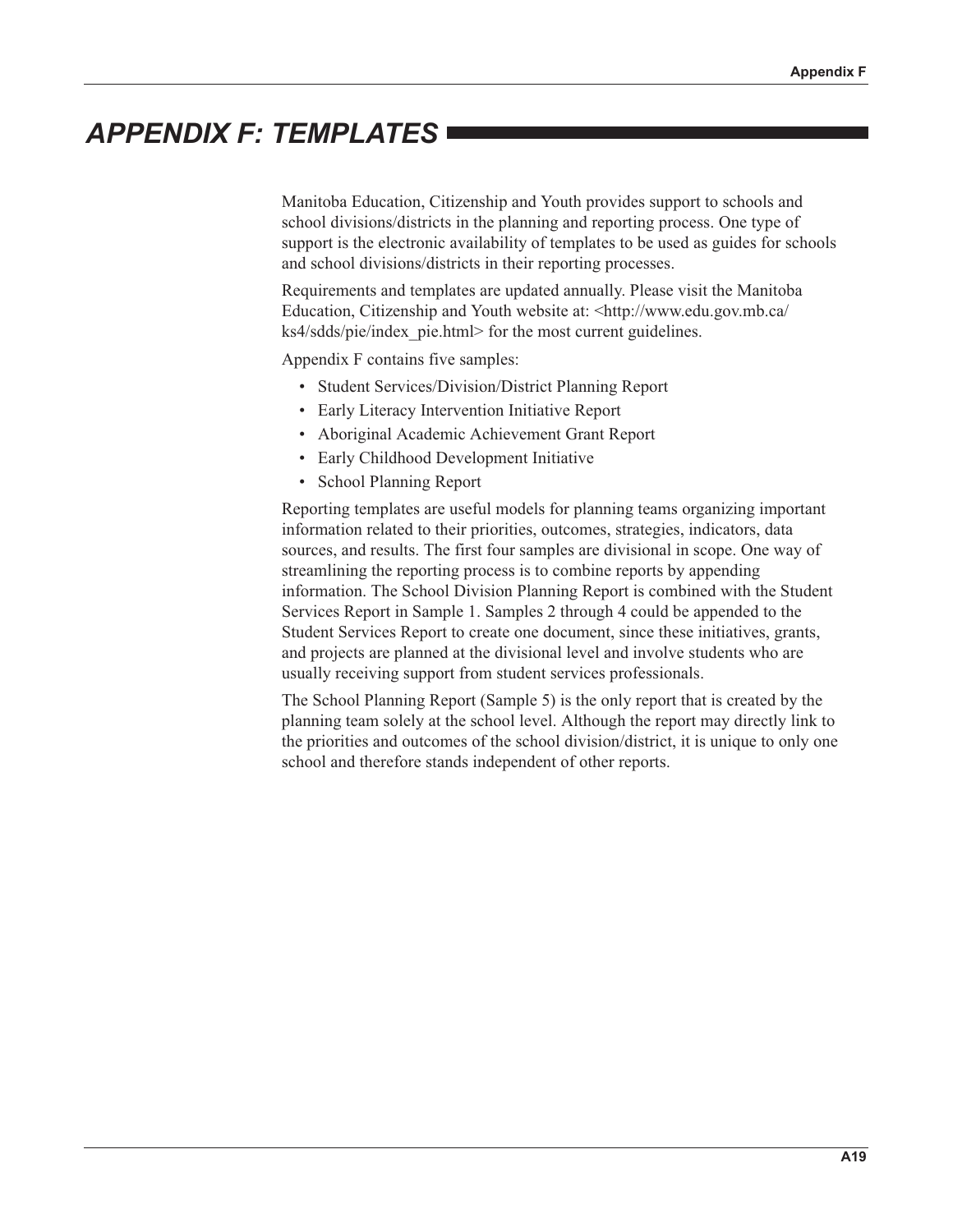| r qəiz | Name of School Division/<br>Identification                                                                                                                                | District                                                                       |                                                                   | Name of Superintendent |                                                |                       |         | Name of Student Services Administrator                                                        |          |                                                                                                                                                                |         | Date (yyyy/mm/dd)                                           |
|--------|---------------------------------------------------------------------------------------------------------------------------------------------------------------------------|--------------------------------------------------------------------------------|-------------------------------------------------------------------|------------------------|------------------------------------------------|-----------------------|---------|-----------------------------------------------------------------------------------------------|----------|----------------------------------------------------------------------------------------------------------------------------------------------------------------|---------|-------------------------------------------------------------|
|        |                                                                                                                                                                           |                                                                                |                                                                   |                        |                                                |                       |         |                                                                                               |          |                                                                                                                                                                |         |                                                             |
|        |                                                                                                                                                                           | (Complete the following using FTE.)                                            |                                                                   |                        |                                                |                       |         |                                                                                               |          |                                                                                                                                                                |         |                                                             |
|        | Number of Teachers                                                                                                                                                        | Number of Students                                                             |                                                                   | Grade Levels           |                                                |                       |         | Program(s) (With the mouse or X key, select all that apply.)                                  |          |                                                                                                                                                                |         |                                                             |
|        |                                                                                                                                                                           |                                                                                |                                                                   |                        |                                                |                       | English | Français                                                                                      |          | Immersion                                                                                                                                                      |         | Vocational                                                  |
|        | Student Services Prot                                                                                                                                                     | (Provide the following information regarding Student Services in vour Di<br>iе |                                                                   |                        |                                                |                       |         | wsion/District_Complete using FTE                                                             |          |                                                                                                                                                                |         |                                                             |
| Step 2 | Number of Occupational Therapists                                                                                                                                         | Number of Physiotherapists                                                     |                                                                   |                        | Number of Psychologists                        |                       |         | Number of Reading<br>Clinicians                                                               |          | Language Pathologists<br>Number of Speech-                                                                                                                     | Workers | Number of Social                                            |
|        | Number of R                                                                                                                                                               | esource Teachers                                                               |                                                                   |                        |                                                | Number of Counsellors |         |                                                                                               |          | Other Student Services - list position title and number                                                                                                        |         |                                                             |
|        | with                                                                                                                                                                      |                                                                                | without                                                           |                        | Elementary                                     | Middle                | Senior  | Number of<br>Paraprofessionals                                                                |          | $(e.g., Nurses - 1)$                                                                                                                                           |         |                                                             |
|        | Special Education Certificate                                                                                                                                             |                                                                                | Special Education Certificate                                     |                        |                                                |                       |         |                                                                                               | ÷<br>N   |                                                                                                                                                                |         |                                                             |
|        |                                                                                                                                                                           |                                                                                |                                                                   |                        |                                                |                       |         |                                                                                               | က်       |                                                                                                                                                                |         |                                                             |
|        | <b>Planning Process</b>                                                                                                                                                   |                                                                                |                                                                   |                        |                                                |                       |         |                                                                                               |          |                                                                                                                                                                |         |                                                             |
|        | division/district mission statement?<br>Did planning include review of the                                                                                                |                                                                                | Tes                                                               | $\frac{1}{2}$          |                                                | Year last revised:    |         |                                                                                               |          | Integrated in the division/district priorities (page 2)<br>Separately as Student Services priorities (page 3)<br>How are Student Services priorities reported? |         |                                                             |
| Step 3 | Describe division/district                                                                                                                                                | activities (curricular, extra-curricular) that you would like to highlight.    |                                                                   |                        |                                                |                       |         |                                                                                               |          |                                                                                                                                                                |         |                                                             |
|        | Describe any additional in                                                                                                                                                | formation that impacted your priorities.                                       |                                                                   |                        |                                                |                       |         |                                                                                               |          |                                                                                                                                                                |         |                                                             |
|        | Describe the planning process and the involvement of students, staff, families and the community. (Who was involved? How often did you meet? How<br>were decisions made?) |                                                                                |                                                                   |                        |                                                |                       |         |                                                                                               |          |                                                                                                                                                                |         |                                                             |
|        | <b>Division/District</b>                                                                                                                                                  | <b>Priorities</b>                                                              |                                                                   |                        |                                                |                       |         | Indicate if division/district priorities link with Department priorities*. (lnsert X in box.) |          |                                                                                                                                                                |         |                                                             |
|        | E.g., Improve School Clin                                                                                                                                                 | nate                                                                           |                                                                   |                        | Χ                                              |                       | N       | m                                                                                             | 4        | Χ                                                                                                                                                              | 18)     | G                                                           |
|        |                                                                                                                                                                           |                                                                                |                                                                   |                        | τ                                              |                       | N       | n                                                                                             | 4        |                                                                                                                                                                | 49      | 6                                                           |
| p dess | $\sim$                                                                                                                                                                    |                                                                                |                                                                   |                        | 토                                              |                       | N       | C)                                                                                            | ₹        |                                                                                                                                                                | به      | G                                                           |
|        | Ö                                                                                                                                                                         |                                                                                |                                                                   |                        | ₹                                              |                       | N       | n                                                                                             | <u>ч</u> |                                                                                                                                                                | 砌       | ဖ                                                           |
|        | 4                                                                                                                                                                         |                                                                                |                                                                   |                        | ۳                                              |                       | N       | m                                                                                             | ₫        |                                                                                                                                                                | 152     | ω                                                           |
|        | . Improving outcomes<br>especially for less<br>successful learners.<br>*Department<br>Priorities                                                                          | $\sim$                                                                         | Strengthening links among<br>schools, families and<br>communities | <b>S</b>               | planning and reporting<br>Strengthening School |                       | 4       | V.<br>Improving learning<br>opportunities for educators.                                      |          | Strengthening pathways among secondary<br>schools, post-secondary education and work                                                                           | Ġ       | practice to research<br>and evidence.<br>Linking policy and |

#### Sample 1: Student Services/Division/District Planning Report (includes Student Services Report)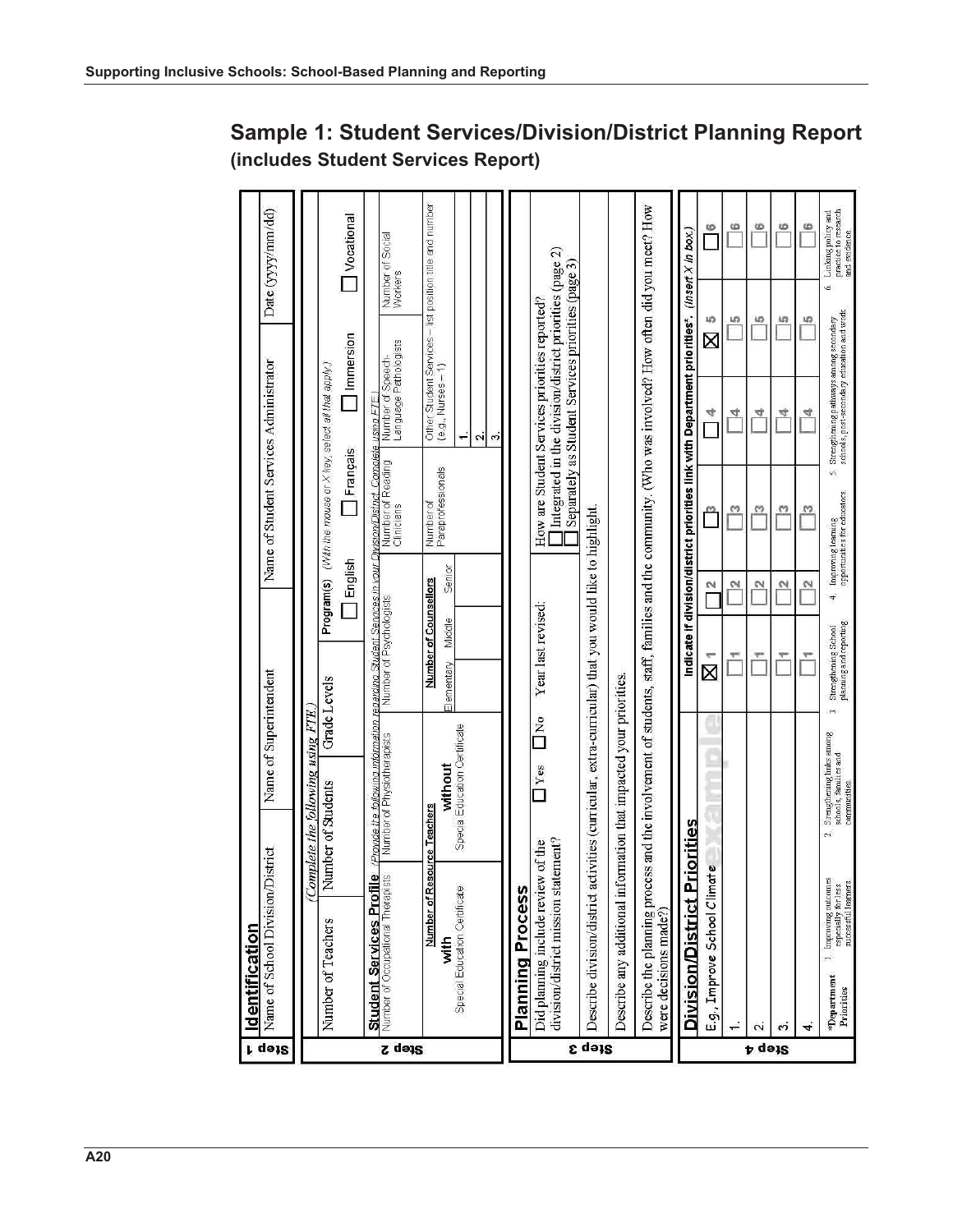|        | anecdotal evidence<br>End of year status, data or<br>2003-2004 Report                                                                     |            |                                                                                                                                                             |                                                                                                                                                                                               |                 |                                                                                                                                                                                                                                                         |  |
|--------|-------------------------------------------------------------------------------------------------------------------------------------------|------------|-------------------------------------------------------------------------------------------------------------------------------------------------------------|-----------------------------------------------------------------------------------------------------------------------------------------------------------------------------------------------|-----------------|---------------------------------------------------------------------------------------------------------------------------------------------------------------------------------------------------------------------------------------------------------|--|
|        | Expected Outcomes                                                                                                                         |            | Results                                                                                                                                                     |                                                                                                                                                                                               |                 |                                                                                                                                                                                                                                                         |  |
| Step 5 | E.g., By the end of June 2004, we will establish<br>baseline data regarding incidents of bullying<br>occurring in our division.           |            |                                                                                                                                                             |                                                                                                                                                                                               |                 | Teacher, Student, Parent) to make recommendations for the 2004–05 school year.<br>We completed surveys (students & staff) and collected discipline referral forms.<br>After analysis we established a Positive Divisional Climate Team (Administration, |  |
|        | $\overline{\mathbf{c}}$                                                                                                                   |            |                                                                                                                                                             |                                                                                                                                                                                               |                 |                                                                                                                                                                                                                                                         |  |
|        | S.                                                                                                                                        |            |                                                                                                                                                             |                                                                                                                                                                                               |                 |                                                                                                                                                                                                                                                         |  |
|        | 4                                                                                                                                         |            |                                                                                                                                                             |                                                                                                                                                                                               |                 |                                                                                                                                                                                                                                                         |  |
|        | 2004-2005 Plan                                                                                                                            |            |                                                                                                                                                             |                                                                                                                                                                                               |                 |                                                                                                                                                                                                                                                         |  |
|        | For more examples, see the Plaming in Education website at <u>http://www.edu.gov.mb.ca/ks4/sdds/pie/index_pie.html</u>                    |            |                                                                                                                                                             |                                                                                                                                                                                               |                 |                                                                                                                                                                                                                                                         |  |
|        | <b>Expected Outcomes</b><br><b>SMART Format</b>                                                                                           | Strategies |                                                                                                                                                             | Indicators                                                                                                                                                                                    |                 | Data Sources (Tools)                                                                                                                                                                                                                                    |  |
|        | E.g., By the end of June 2005, all schools<br>will have formed school positive climate<br>teams that will work with the divisional        | Meeting    | > Schools will penodically review the Program's<br>outcomes<br>> Teams will be established at September Staff<br>> Divisional meetings will be held monthly | All schools will have school-wide behaviour<br>⊁ increased focus on positive school climate<br>≻ Division and School behaviour planning is<br>↑ Divisionated<br>plan by 2004/2005 school year |                 | > Other assessment tools<br>> Observation, checklists<br>> School Plans                                                                                                                                                                                 |  |
| a qəiz | division and<br>climate team to establish<br>school outcomes                                                                              |            |                                                                                                                                                             |                                                                                                                                                                                               |                 |                                                                                                                                                                                                                                                         |  |
|        | $\sim$                                                                                                                                    |            |                                                                                                                                                             |                                                                                                                                                                                               |                 |                                                                                                                                                                                                                                                         |  |
|        | S.                                                                                                                                        |            |                                                                                                                                                             |                                                                                                                                                                                               |                 |                                                                                                                                                                                                                                                         |  |
|        | 4.                                                                                                                                        |            |                                                                                                                                                             |                                                                                                                                                                                               |                 |                                                                                                                                                                                                                                                         |  |
|        | 5                                                                                                                                         |            |                                                                                                                                                             |                                                                                                                                                                                               |                 |                                                                                                                                                                                                                                                         |  |
|        | <b>Division/District</b><br>Direct inquiries about the<br>Planning Report to:                                                             |            |                                                                                                                                                             |                                                                                                                                                                                               | Planning Report | Submitting Completed Division/District                                                                                                                                                                                                                  |  |
|        | Email: bhenderson@gov.mb.ca<br>τđη<br>Research and Planning Bra<br>101-800 Portage Avenue<br>Winnipeg MB R3G 0N4<br>Phone: (204) 945-0350 |            | October 31, 2004<br>DUE DATE:                                                                                                                               |                                                                                                                                                                                               |                 | Planning Report to: Brenda Henderson at:<br>Please submit completed Division/District<br>Support Unit, Room E140, 1970 Ness<br>Fax: (204) 945-8843 or Mail: School<br>Email: bhenderson@gov.mb.ca or<br>Avenue, Winnipeg MB R3J 0Y9.                    |  |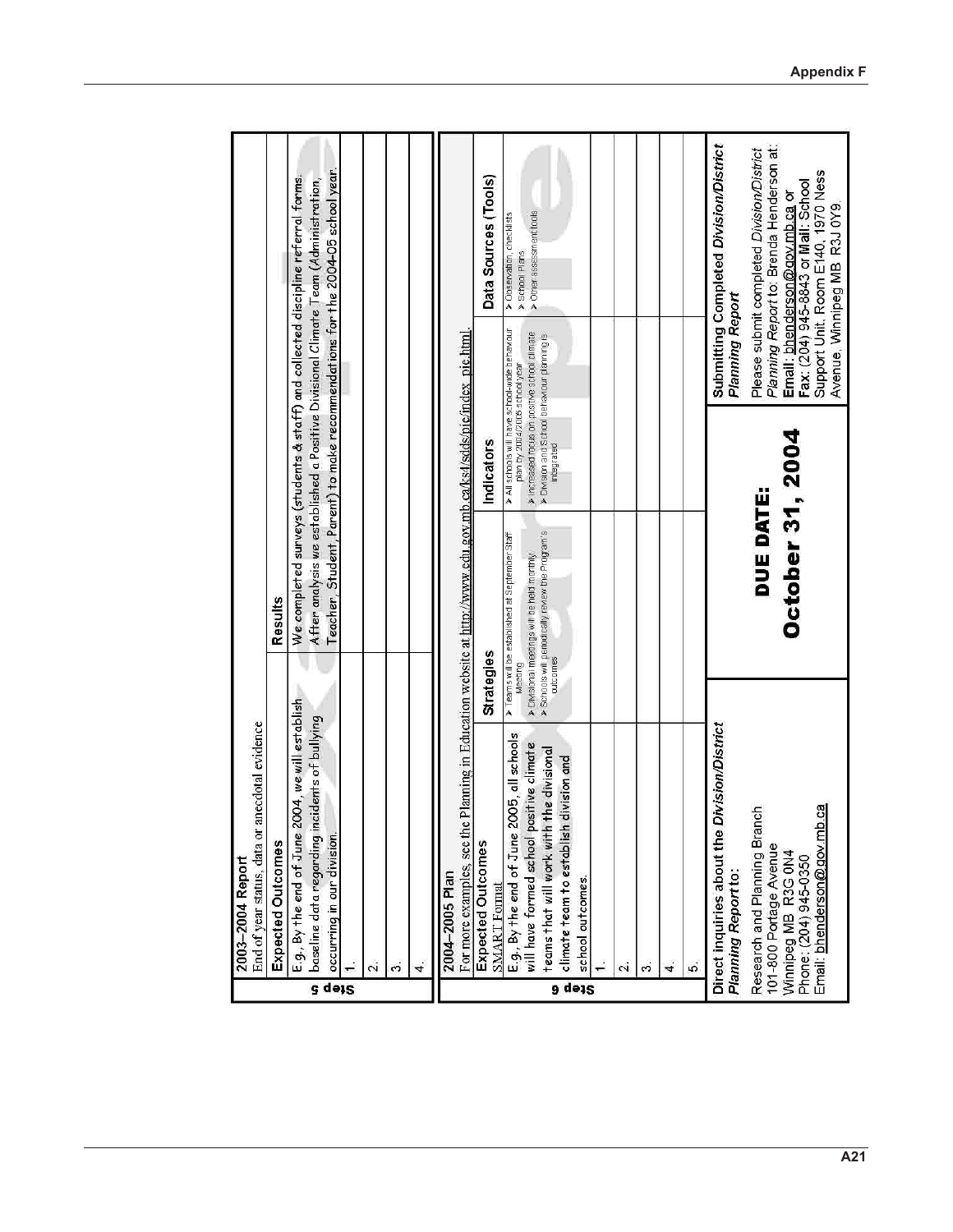|                                    | Optional - Use onl                                                            | y if student services priorities are separate from the division/district priorities on page 2.<br>Student Services Planning Report 2004-2005 |                                                            |            |                                                          |               |                                                                                               |                      |                                                                |
|------------------------------------|-------------------------------------------------------------------------------|----------------------------------------------------------------------------------------------------------------------------------------------|------------------------------------------------------------|------------|----------------------------------------------------------|---------------|-----------------------------------------------------------------------------------------------|----------------------|----------------------------------------------------------------|
|                                    |                                                                               |                                                                                                                                              |                                                            |            |                                                          |               |                                                                                               |                      |                                                                |
|                                    | End of year status, data or anecdotal evidence<br>2003-2004 Report            |                                                                                                                                              |                                                            |            |                                                          |               |                                                                                               |                      |                                                                |
|                                    | Expected Outcomes                                                             |                                                                                                                                              | <b>Results</b>                                             |            |                                                          |               |                                                                                               |                      |                                                                |
| Step 7                             |                                                                               |                                                                                                                                              |                                                            |            |                                                          |               |                                                                                               |                      |                                                                |
|                                    | $\mathbf{a}$                                                                  |                                                                                                                                              |                                                            |            |                                                          |               |                                                                                               |                      |                                                                |
|                                    | S.                                                                            |                                                                                                                                              |                                                            |            |                                                          |               |                                                                                               |                      |                                                                |
|                                    | $\blacktriangleleft$                                                          |                                                                                                                                              |                                                            |            |                                                          |               |                                                                                               |                      |                                                                |
|                                    |                                                                               |                                                                                                                                              |                                                            |            |                                                          |               | Indicate if division/district priorities link with Department priorities*. (insert X in box.) |                      |                                                                |
|                                    | E.g., Improve School Climate                                                  |                                                                                                                                              | $\overline{\mathbb{X}}$                                    |            | $\frac{N}{1}$                                            | $\frac{1}{2}$ | ×,                                                                                            | 182<br>Χ             | C                                                              |
|                                    |                                                                               |                                                                                                                                              |                                                            | ۳          | $\overline{\mathbf{c}}$                                  | $\frac{1}{2}$ | 戍                                                                                             | ω                    | ¢                                                              |
| Step 8                             | $\sim$                                                                        |                                                                                                                                              |                                                            | ٣          | N                                                        | S             | <u>খ</u>                                                                                      | NQ                   | $\circ$                                                        |
|                                    | S.                                                                            |                                                                                                                                              |                                                            | ٣          | $\overline{\mathbf{c}}$                                  | ø             | ₫                                                                                             | u)                   | $\circ$                                                        |
|                                    | 4                                                                             |                                                                                                                                              |                                                            | ٣P         | $\mathbb{N}$                                             | C             | <u>খ</u>                                                                                      | 15)                  | ω                                                              |
|                                    | Improving outcomes especially<br>for less successful learners.<br>e<br>$\ast$ | 2. Strengthening links among<br>schools, families and<br>communities                                                                         | planning and reporting<br>Strengtheming School<br>$\omega$ |            | 4. Improving learning<br>opportunities for<br>educators. | in,           | Strengthening pathways among<br>secondary education and work.<br>secondary schools, post-     |                      | practice to research and<br>evidence.<br>6. Linking policy and |
|                                    | 2004-2005 Plan                                                                |                                                                                                                                              |                                                            |            |                                                          |               |                                                                                               |                      |                                                                |
|                                    | Expected Outcomes<br><b>SMART</b> Format                                      | Strategies                                                                                                                                   |                                                            | Indicators |                                                          |               |                                                                                               | Data Sources (Tools) |                                                                |
|                                    |                                                                               |                                                                                                                                              |                                                            |            |                                                          |               |                                                                                               |                      |                                                                |
| <b><i><u><b>G</b></u></i></b> də12 | $\mathbf{C}$                                                                  |                                                                                                                                              |                                                            |            |                                                          |               |                                                                                               |                      |                                                                |
|                                    | S.                                                                            |                                                                                                                                              |                                                            |            |                                                          |               |                                                                                               |                      |                                                                |
|                                    | 4                                                                             |                                                                                                                                              |                                                            |            |                                                          |               |                                                                                               |                      |                                                                |
|                                    | ıή                                                                            |                                                                                                                                              |                                                            |            |                                                          |               |                                                                                               |                      |                                                                |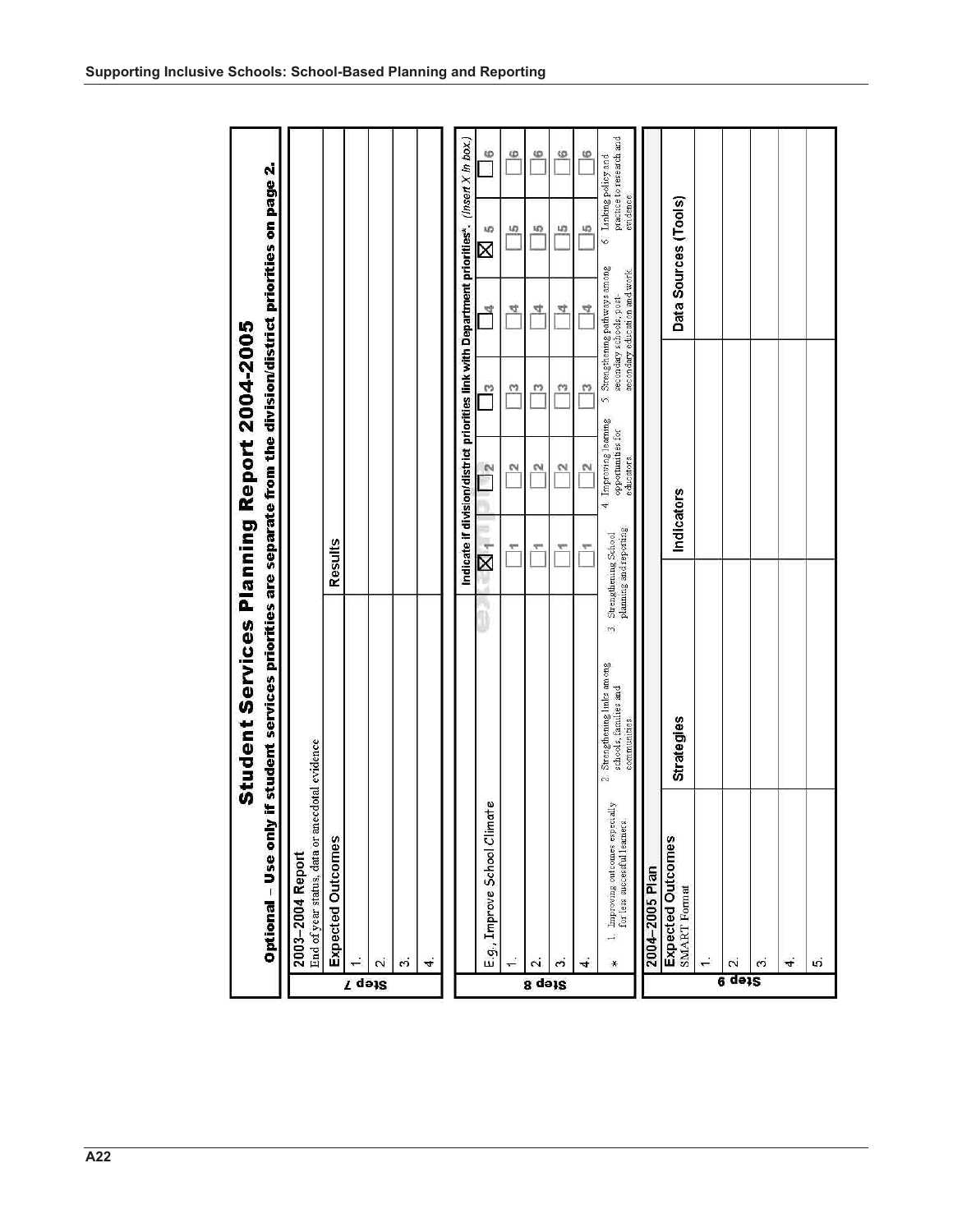| Manitoba Education, Citizenship and Youth Priorities: |                 |                   | to research and evidence<br>$\Gamma$ ruping boliev and practice<br>hoar-aeconquiA equestion<br>spoops Amprooss Suoum<br>Systemgthening pathways<br>opportunites for educators<br>Improving learning<br>planning and reporting<br>strengthening School<br>sənununuoə<br>schools, families and<br>Strengtheming links among<br>storessful learners<br>eabecially for less<br>pubnoning oncounce | show bns                      | و٠<br>Indicate if divisional priorities link with Department<br>'S<br>priorities (Insert X in box)<br>ʻt.<br>Έ<br>7<br>I |  | Describe the process used to select students for the Early Literacy<br>Intervention Program. (Identify assessment tools used and<br>characteristics of students not included in the program.) |
|-------------------------------------------------------|-----------------|-------------------|-----------------------------------------------------------------------------------------------------------------------------------------------------------------------------------------------------------------------------------------------------------------------------------------------------------------------------------------------------------------------------------------------|-------------------------------|--------------------------------------------------------------------------------------------------------------------------|--|-----------------------------------------------------------------------------------------------------------------------------------------------------------------------------------------------|
|                                                       | Contact Person: | Fax #:<br>Phone#: | Email:                                                                                                                                                                                                                                                                                                                                                                                        | Program Name:<br>Report Date: | School Division Priorities Pertaining to Early Literacy Intervention Initiative                                          |  | Describe the Early Literacy Intervention Program(s):                                                                                                                                          |

## Sample 2: Early Literacy Intervention Initiative Report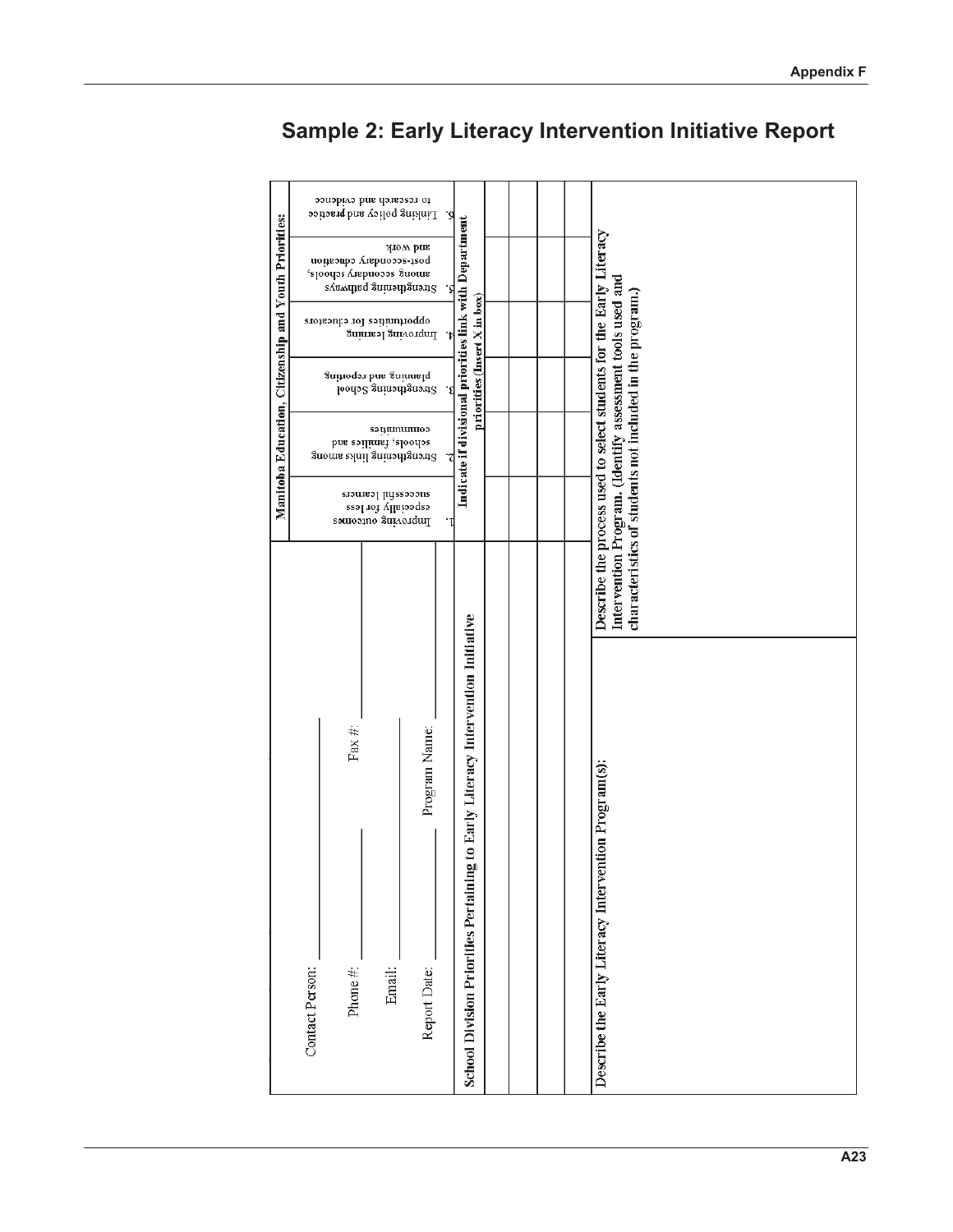|                                                                                                                               | Identify impact on schools/school division as a result of implementing ELI programs<br>Results related to success indicators:<br>$(2003 - 2004)$<br>Results |                                                                                                                                                     |
|-------------------------------------------------------------------------------------------------------------------------------|-------------------------------------------------------------------------------------------------------------------------------------------------------------|-----------------------------------------------------------------------------------------------------------------------------------------------------|
|                                                                                                                               |                                                                                                                                                             |                                                                                                                                                     |
|                                                                                                                               |                                                                                                                                                             |                                                                                                                                                     |
|                                                                                                                               |                                                                                                                                                             |                                                                                                                                                     |
|                                                                                                                               |                                                                                                                                                             |                                                                                                                                                     |
|                                                                                                                               |                                                                                                                                                             |                                                                                                                                                     |
| Identify expected outcomes for students included in program<br><b>Expected Outcomes</b><br>$(2004 - 2005)$<br>for 2004-2005   | Identify schools and teaching time that will be provided in<br>each school for 2004-2005<br>$(2004 - 2005)$<br>Strategies                                   | expected levels of achievement: short-term and long-term<br>Identify tools used to measure success of students and<br>$(2004 - 2005)$<br>Indicators |
|                                                                                                                               |                                                                                                                                                             |                                                                                                                                                     |
|                                                                                                                               |                                                                                                                                                             |                                                                                                                                                     |
|                                                                                                                               |                                                                                                                                                             |                                                                                                                                                     |
|                                                                                                                               |                                                                                                                                                             |                                                                                                                                                     |
|                                                                                                                               |                                                                                                                                                             |                                                                                                                                                     |
|                                                                                                                               |                                                                                                                                                             |                                                                                                                                                     |
| Please direct inquiries about ELI template completion to:<br>Irene Huggins, Phone: 204-945-4687,<br>Email: ihuggins@gov.mb.ca | DUE DATE: October 31, 2004                                                                                                                                  | or Fax completed template to Brenda Henderson at 204-945-8843<br>Email completed template to bhenderson@gov.mb.ca                                   |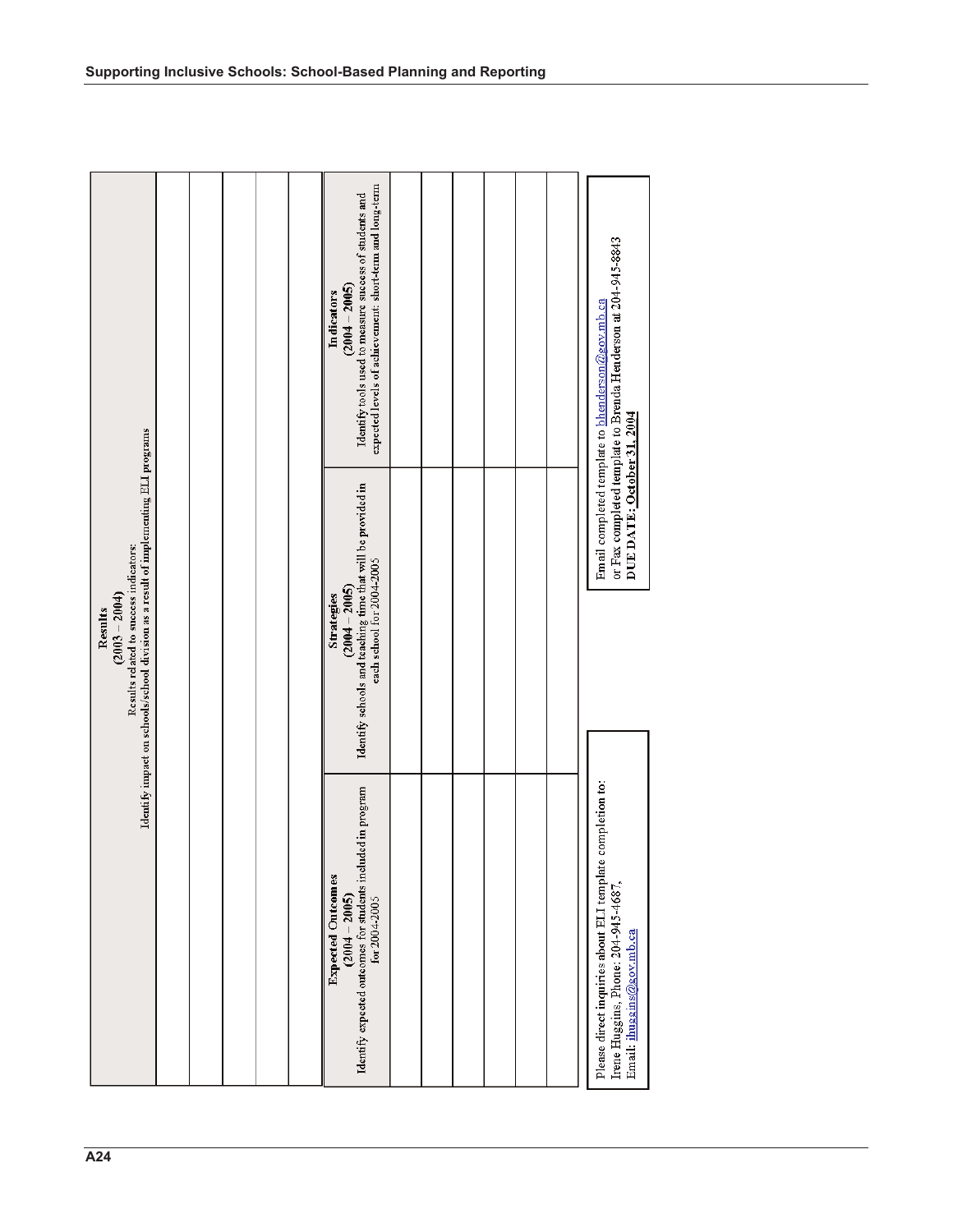| Manitoba Education, Citizenship and Youth<br>Priorities: |                                                   |                                                        | research and evidence<br>Linking policy and practice to<br>зесовных сquestion and work<br>-1sod 'spoous Ampuooos<br>Suouue sAemqued Sumaquang<br>obbortunites for educators<br>Strengtheming School planming | Improving learning<br>Þ<br>and reporting<br>sonunumuoo pus soijuusj 'spoops<br>2. Strengthema hinks among<br>for less successful learners<br>1. Improving outcomes especially | ٠,<br>Indicate if divisional priorities link with<br>Department priorities(Insert X in box)<br>.c<br>۰ε |  | Planning Process for 2004 - 2005: Describe the planning process and<br>how parent/community involvement will be an integral part of your program. |
|----------------------------------------------------------|---------------------------------------------------|--------------------------------------------------------|--------------------------------------------------------------------------------------------------------------------------------------------------------------------------------------------------------------|-------------------------------------------------------------------------------------------------------------------------------------------------------------------------------|---------------------------------------------------------------------------------------------------------|--|---------------------------------------------------------------------------------------------------------------------------------------------------|
|                                                          | Targeted Grades: (Indicate all applicable grades) | ÷<br>S<br><b>EARLY YEARS</b><br>$\mathbf{a}$<br>۳<br>Κ | $\infty$<br>MIDDLE YEARS<br>$\overline{r}$<br>$\bullet$<br>w                                                                                                                                                 | Z<br><b>SENIOR YEARS</b><br>$\mathbf{3}$<br>$\mathbf{S}$<br>$\boldsymbol{\Sigma}$                                                                                             |                                                                                                         |  |                                                                                                                                                   |
| Name of School Division:                                 | <b>Contact Name:</b>                              | $\ddot{=}$<br>Fax<br>Telephone <sup>#</sup> :          | Email:                                                                                                                                                                                                       | Report Date:                                                                                                                                                                  | g to AAA<br><b>School Division Priorities Pertainin</b>                                                 |  | Brief description of plan.<br>Focus of $2004 - 2005$ Planning:                                                                                    |

## Sample 3: Aboriginal Academic Achievement Grant Report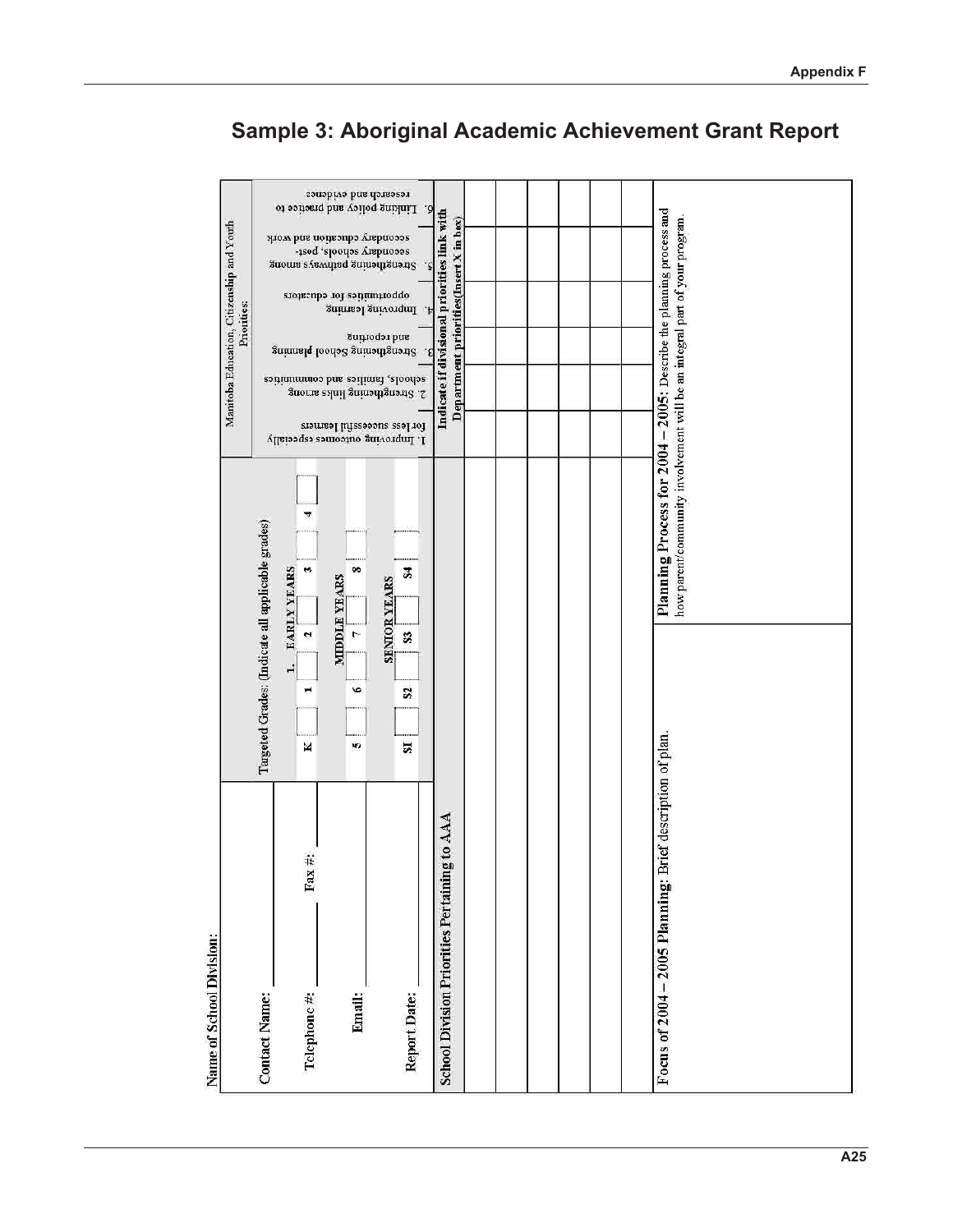| Results for 2003-2004 programming.                                                                                                                              |                                                                                                                               |                            | Indicate how family/community involvement was achieved through programming.                                       |  |
|-----------------------------------------------------------------------------------------------------------------------------------------------------------------|-------------------------------------------------------------------------------------------------------------------------------|----------------------------|-------------------------------------------------------------------------------------------------------------------|--|
|                                                                                                                                                                 |                                                                                                                               |                            |                                                                                                                   |  |
|                                                                                                                                                                 |                                                                                                                               |                            |                                                                                                                   |  |
|                                                                                                                                                                 |                                                                                                                               |                            |                                                                                                                   |  |
|                                                                                                                                                                 |                                                                                                                               |                            |                                                                                                                   |  |
|                                                                                                                                                                 |                                                                                                                               |                            |                                                                                                                   |  |
| relevant, timely (SMART) outcomes matched to<br>Identify specific, measurable, attainable,<br><b>Expected Outcomes</b><br>$(2004 - 2005)$<br>your program plan. | Identify program strategies to achieve outcomes and address<br>family/community involvement.<br>$(2004 - 2005)$<br>Strategies |                            | Identify indicators of academic achievement.<br>$(2004 - 2005)$<br>Indicators                                     |  |
|                                                                                                                                                                 |                                                                                                                               |                            |                                                                                                                   |  |
|                                                                                                                                                                 |                                                                                                                               |                            |                                                                                                                   |  |
|                                                                                                                                                                 |                                                                                                                               |                            |                                                                                                                   |  |
|                                                                                                                                                                 |                                                                                                                               |                            |                                                                                                                   |  |
|                                                                                                                                                                 |                                                                                                                               |                            |                                                                                                                   |  |
|                                                                                                                                                                 |                                                                                                                               |                            |                                                                                                                   |  |
| Glen Rosse: Phone 204-677-6775, Email: grosse@gov.mb.ca<br>Please direct inquiries about AAA template completion to:<br>Norbert Mercredi, Phone: 204-945-6830,  | Email: mercredi@gov.mb.ca                                                                                                     | DUE DATE: October 31, 2004 | or Fax completed template to Brenda Henderson at 204-945-8843<br>Email completed template to bhenderson@gov.mb.ca |  |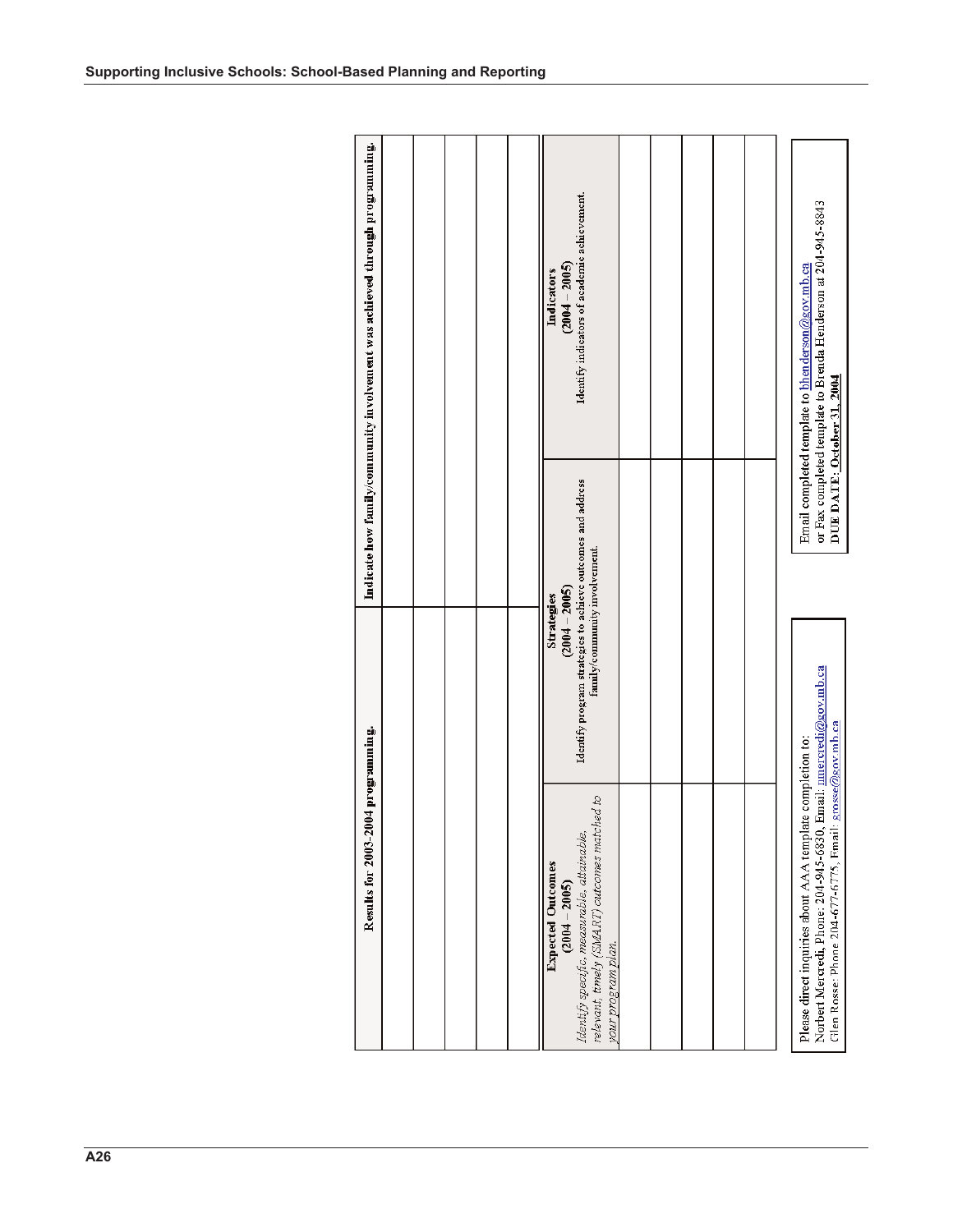| Manitoba Education, Citizenship and Youth Priorities: | research and evidence<br>Linking policy and practice to<br>۰,<br>secondary education and work<br>-1sod 'spoous Ampuooos<br>Suoure s/temped Sumomsuong<br>۱Ś.<br>obborumnes tor educators<br>Improving learning<br>্য<br>Suntodas pue<br>Strengthening School planning<br>sonnumuos<br>schools, families and<br>Strengtheming links among<br>tor less successful learners<br>Improving outcomes especially<br>Ί | Indicate if divisional priorities link with Department priorities<br>(Insert X in box) | Indicate if school priorities link with Department priorities<br>(Insert X in box) | Planning Process for 2004 - 2005: Describe<br>involvement of intersectoral, educational,<br>the planning process and the nature of<br>parent and community partners. |
|-------------------------------------------------------|----------------------------------------------------------------------------------------------------------------------------------------------------------------------------------------------------------------------------------------------------------------------------------------------------------------------------------------------------------------------------------------------------------------|----------------------------------------------------------------------------------------|------------------------------------------------------------------------------------|----------------------------------------------------------------------------------------------------------------------------------------------------------------------|
|                                                       | Report Date:<br>Address:<br>Fax#:<br>applicable years)<br>m<br>4<br>$\operatorname{calc}$ all<br>Targeted Age Range of Children: (Indi<br>E<br>$\mathbf{\hat{c}}$<br>Contact Person:<br>Phone #:<br>Email:<br>$\circ$                                                                                                                                                                                          | to Early Childhood Development<br><b>School Division Priorities Pertaining</b>         | Childhood Development (Optional)<br>School Priorities Pertaining to Early          | Provide a brief summary of programming being implemented.<br>Focus of 2004 - 2005 Programming:                                                                       |

## Sample 4: Early Childhood Development Initiative Report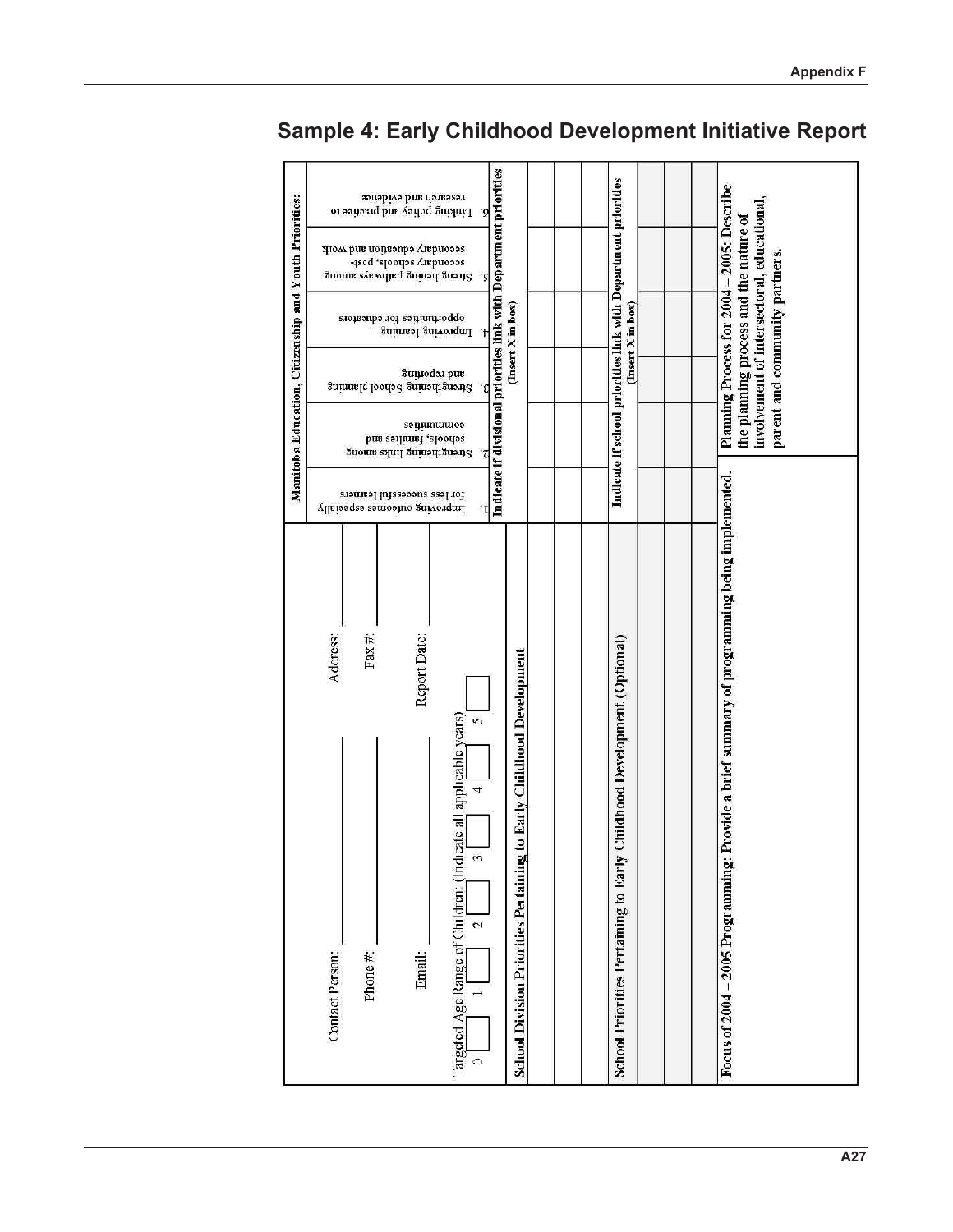|                                                                                                                                                          |  |  | achievement of program and developmental/readiness<br>Identify measurable indicators being used to track<br>$(2004 - 2005)$<br>Indicators<br>outcomes.      |  |  | or Fax completed template to Brenda Henderson at 945-8843<br>Email completed template to bhenderson@gov.mb.ca<br>DUE DATE: October 31, 2004 |
|----------------------------------------------------------------------------------------------------------------------------------------------------------|--|--|-------------------------------------------------------------------------------------------------------------------------------------------------------------|--|--|---------------------------------------------------------------------------------------------------------------------------------------------|
| State results of 2002-2003 ECDI programming related to identified success indicators and achievement of expected outcomes.<br>$(2003 - 2004)$<br>Results |  |  | Identify program strategies being implemented to achieve<br>program and developmental/readiness outcomes.<br>$(2004 - 2005)$<br>Strategies                  |  |  |                                                                                                                                             |
|                                                                                                                                                          |  |  | Identify Program Outcomes and Developmental/Readiness<br>Outcomes for children involved in ECDI programming.<br><b>Expected Outcomes</b><br>$(2004 - 2005)$ |  |  | Please direct inquiries about ECDI template completion to:<br>Marilyn Robinson, Phone: 204-945-6875,<br>Email: marobinson@gov.mb.ca         |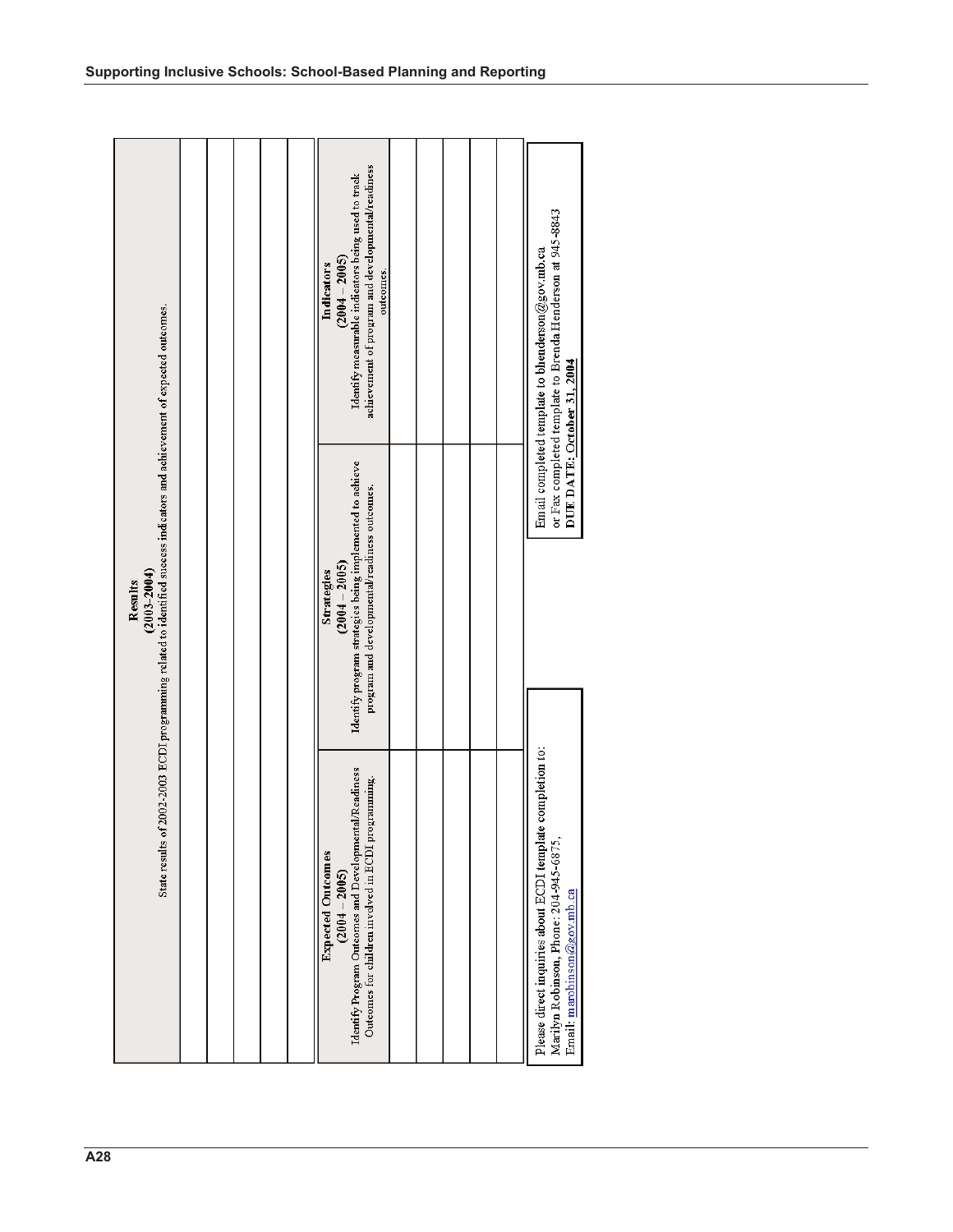Linking policy and practice to<br>research and evidence.  $\Box$  Vocational Indicate if school priorities link with Department priorities\*.(Insert X in box.) ீ ů Ů  $\overline{\square}$ Ö Describe the planning process and the involvement of students, staff, families and the community. (Who was involved? How often did you meet? How were decisions<br>made? Refer to example provided for guidelines.) Program(s) (With the mouse or X key, select all that apply.) Date (yyy/mm/dd)  $\overset{\bullet}{\boxtimes}$  $\Box$  $\overline{\square}$  $\overline{\square}$ Ů  $\Box$  Immersion  $\ddot{\circ}$ Strengthening pathways among<br>secondary schools, post-secondary<br>education and work Ů Ŏ Ů Ő Ů  $\Box$ Français Ô  $\Box$  $\overline{\Box}$  $\overline{\Box}$  $\overline{\Box}$ Year last revised: s.  $\overline{\Box}$ Principal Name Ů  $\overline{\square}$ Ů  $\tilde{\Box}$  $\Box$  English Improving learning<br>opportunities for educators ŏ Ŏ ŏ ñ  $\bar{\boxtimes}$  $\overline{\Box}{}^{\kappa_{0}}$  $\ddot{4}$ Describe school activities (curricular, extra-curricular) that you would like to highlight. Strengthening School<br>planning and reporting Grade Levels  $\Box$  Yes Name of School Describe any additional information that impacted your priorities. Did planning include review of the school mission statement? Complete the following using FTE.,  $\frac{1}{2}$ Strengthening links among<br>schools, families and<br>communities. Number of Students Name of School Division/District  $\sim$ E.g., Improve School Climate Improving outcomes<br>especially for less successful<br>learners. Division/District Priorities Number of Teachers Planning Process **School Priorities** School Profile Identification à. ¥ ÷, 2. ö 4 L.  $\dot{\mathbf{v}}$ õ ÷ Step<sub>2</sub> **p** dess g dess r qəiz Step 3

#### **Sample 5: School Planning Report**